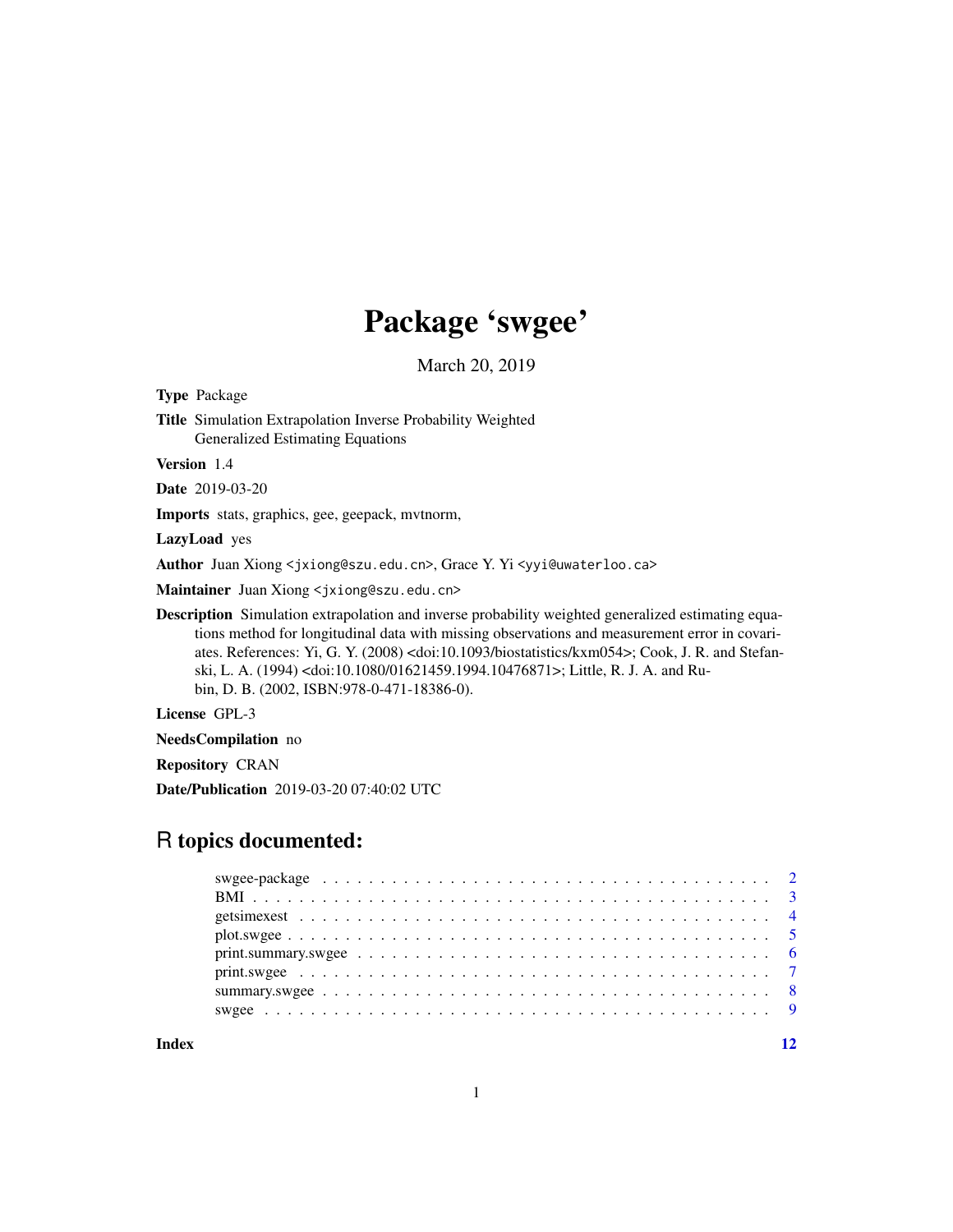<span id="page-1-0"></span>swgee-package *Simulation Extrapolation Inverse Probability Weighted Generalized Estimating Equations*

#### Description

Simulation extrapolation and inverse probability weighted generalized estimating equations method for longitudinal data with missing observations and measurement error in covariates. References: Yi, G. Y. (2008) <doi:10.1093/biostatistics/kxm054>; Cook, J. R. and Stefanski, L. A. (1994) <doi:10.1080/01621459.1994.10476871>; Little, R. J. A. and Rubin, D. B. (2002, ISBN:978-0- 471-18386-0).

#### Details

The DESCRIPTION file:

| Package:  | swgee                                                                                                                      |
|-----------|----------------------------------------------------------------------------------------------------------------------------|
| Type:     | Package                                                                                                                    |
| Title:    | Simulation Extrapolation Inverse Probability Weighted Generalized Estimating Equations                                     |
| Version:  |                                                                                                                            |
| Date:     | 2019-03-20                                                                                                                 |
| Imports:  | stats, graphics, gee, geepack, mvtnorm,                                                                                    |
| LazyLoad: | yes                                                                                                                        |
| Author:   | Juan Xiong <jxiong@szu.edu.cn>, Grace Y. Yi <yyi@uwaterloo.ca></yyi@uwaterloo.ca></jxiong@szu.edu.cn>                      |
|           | Maintainer: Juan Xiong <jxiong@szu.edu.cn></jxiong@szu.edu.cn>                                                             |
|           | Description: Simulation extrapolation and inverse probability weighted generalized estimating equations method for longitu |
| License:  | GPL-3                                                                                                                      |

Index of help topics:

| BMI                 | BMI dataset                                  |
|---------------------|----------------------------------------------|
| getsimexest         | getsimexest                                  |
| plot.swgee          | plot.swgee                                   |
| print.summary.swgee | print.summary.swgee                          |
| print.swgee         | print.swgee                                  |
| summary.swgee       | summary.swgee                                |
| swgee               | Simulation Extrapolation Inverse Probability |
|                     | Weighted Generalized Estimating Equations    |
| swgee-package       | Simulation Extrapolation Inverse Probability |
|                     | Weighted Generalized Estimating Equations    |

Implementation of the SIMEX inverse probability weighted GEE method for longitudinal data with missing observations and measurement error in covariates

#### Author(s)

Juan Xiong <jxiong@szu.edu.cn>, Grace Y. Yi<yyi@uwaterloo.ca>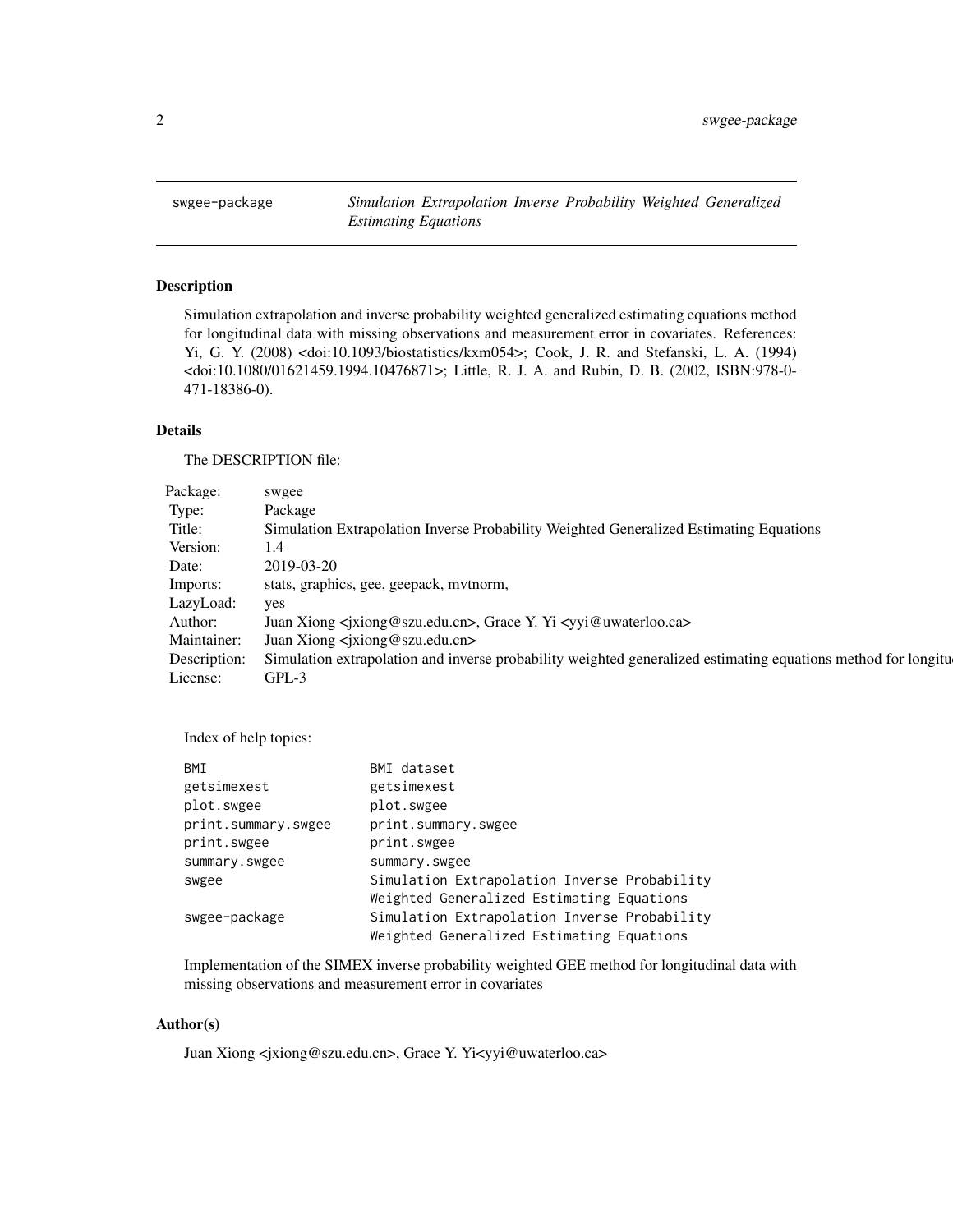#### <span id="page-2-0"></span>References

Cook, J.R. and Stefanski, L.A. (1994) Simulation-extrapolation estimation in parametric measurement error models. *Journal of the American Statistical Association*, 89, 1314-1328.

Carrol, R.J., Ruppert, D., Stefanski, L.A. and Crainiceanu, C. (2006) Measurement error in nonlinear models: A modern perspective., Second Edition. London: Chapman and Hall.

Yi, G. Y. (2008) A simulation-based marginal method for longitudinal data with dropout and mismeasured covariates. *Biostatistics*, 9, 501-512.

#### See Also

[geeglm](#page-0-0)

BMI *BMI dataset*

#### **Description**

a subset of the the Framingham Heart Study Data. The data set consists of measurements of 100 patients from a series of exams with 5 assessments for each individual. Individual's obesity status, age, systolic blood pressure (SBP) and cholesterol level (CHOL) are collected at each assessment.

#### Usage

data("BMI")

#### Format

A data frame with 500 observations on the following 7 variables.

id a numeric vector for subject id

visit a numeric vector for assessment time

age a numeric vector of age

sbp a numeric vector of systolic blood pressure

chol a numeric vector of cholesterol level

bbmi an indicator of obesity status(1=yes, 0=no)

O an indicator of observed measurement(1=yes, 0=no)

#### Details

The author thanks Boston University and the National Heart, Lung, and Blood Institute (NHLBI) for providing the data set from the Framingham Heart Study (No. N01-HC-25195) in the illustration. The Framingham Heart Study is conducted and supported by the NHLBI in collaboration with Boston University. This package was not prepared in collaboration with investigators of the Framingham Heart Study and does not necessarily reflect the opinions or views of the Framingham Heart Study, Boston University, or NHLBI.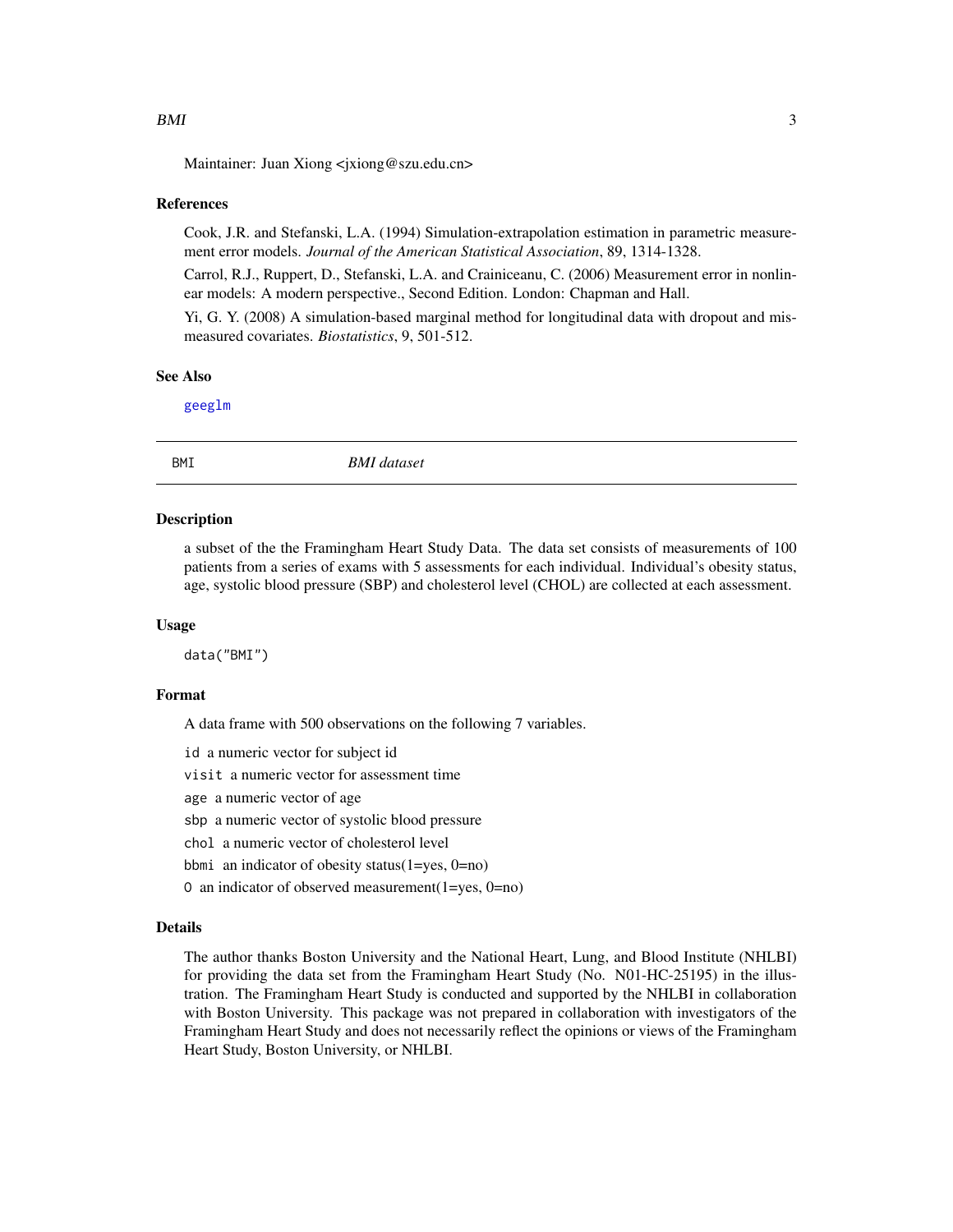#### <span id="page-3-0"></span>Source

Strug, L., Sun, L. and Corey, M. (2003). The genetics of cross-sectional and longitudinal body mass index. *BMC Genetics* 4 (Suppl 1), S14

Yoo, Y. J., Huo, Y., Ning, Y., Gordon, D., Finch, S. and Mendell, N. R. (2003). Power of maximum HLOD tests to detect linkage to obesity genes. *BMC Genetics* 4 (Suppl 1), S16.

#### References

Cook, J.R. and Stefanski, L.A. (1994) Simulation-extrapolation estimation in parametric measurement error models. *Journal of the American Statistical Association*, 89, 1314-1328.

Carrol, R.J., Ruppert, D., Stefanski, L.A. and Crainiceanu, C. (2006) Measurement error in nonlinear models: A modern perspective., Second Edition. London: Chapman and Hall.

Yi, G. Y. (2008) A simulation-based marginal method for longitudinal data with dropout and mismeasured covariates. *Biostatistics*, 9, 501-512.

#### Examples

data(BMI)

getsimexest *getsimexest*

#### Description

extract the estimates for every lambda

#### Usage

```
getsimexest(indata)
```
#### Arguments

indata swgee object from the function swgee

#### Details

internal function for the extrapolation step

#### Author(s)

Juan Xiong<jxiong@szu.edu.cn>, Grace Y. Yi<yyi@uwaterloo.ca>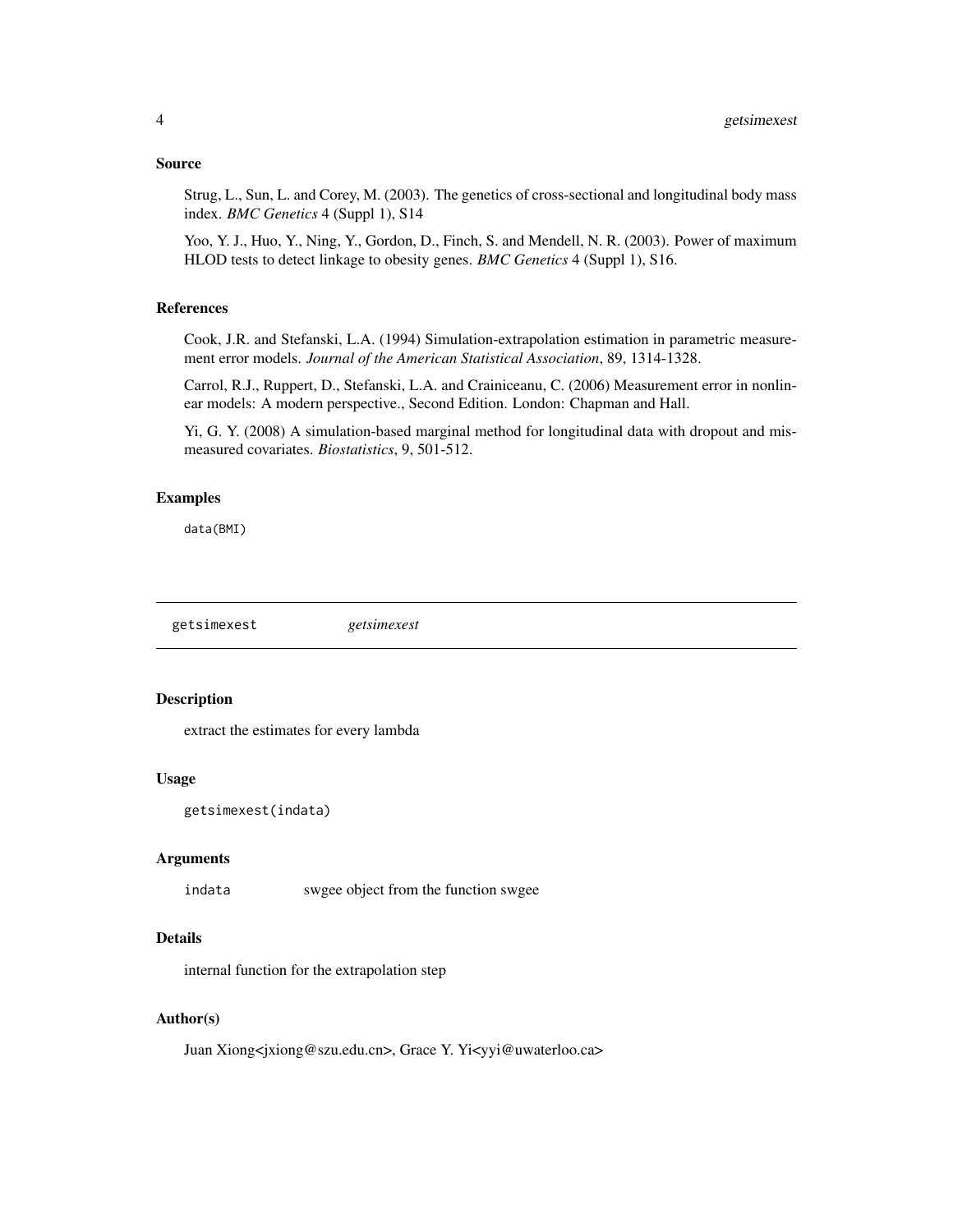#### <span id="page-4-0"></span>plot.swgee 5

#### References

Cook, J.R. and Stefanski, L.A. (1994) Simulation-extrapolation estimation in parametric measurement error models. *Journal of the American Statistical Association*, 89, 1314-1328.

Carrol, R.J., Ruppert, D., Stefanski, L.A. and Crainiceanu, C. (2006) Measurement error in nonlinear models: A modern perspective., Second Edition. London: Chapman and Hall.

Yi, G. Y. (2008) A simulation-based marginal method for longitudinal data with dropout and mismeasured covariates. *Biostatistics*, 9, 501-512.

plot.swgee *plot.swgee*

#### Description

Produce the plot of the quadratic extrapolation curve for any covariables with measurement error in the swgee model

#### Usage

```
## S3 method for class 'swgee'
## S3 method for class 'swgee'
plot(x, covariate, ...)
```
#### **Arguments**

| $\mathsf{x}$         | object of class 'swgee'                              |
|----------------------|------------------------------------------------------|
| covariate            | covariates specified in the formula                  |
| $\ddot{\phantom{0}}$ | further arguments passed to or from other functions. |

#### Value

Plot the simulation and extrapolation step

#### Author(s)

Juan Xiong<jxiong@szu.edu.cn>, Grace Y. Yi<yyi@uwaterloo.ca>

#### References

Cook, J.R. and Stefanski, L.A. (1994) Simulation-extrapolation estimation in parametric measurement error models. *Journal of the American Statistical Association*, 89, 1314-1328.

Carrol, R.J., Ruppert, D., Stefanski, L.A. and Crainiceanu, C. (2006) Measurement error in nonlinear models: A modern perspective., Second Edition. London: Chapman and Hall.

Yi, G. Y. (2008) A simulation-based marginal method for longitudinal data with dropout and mismeasured covariates. *Biostatistics*, 9, 501-512.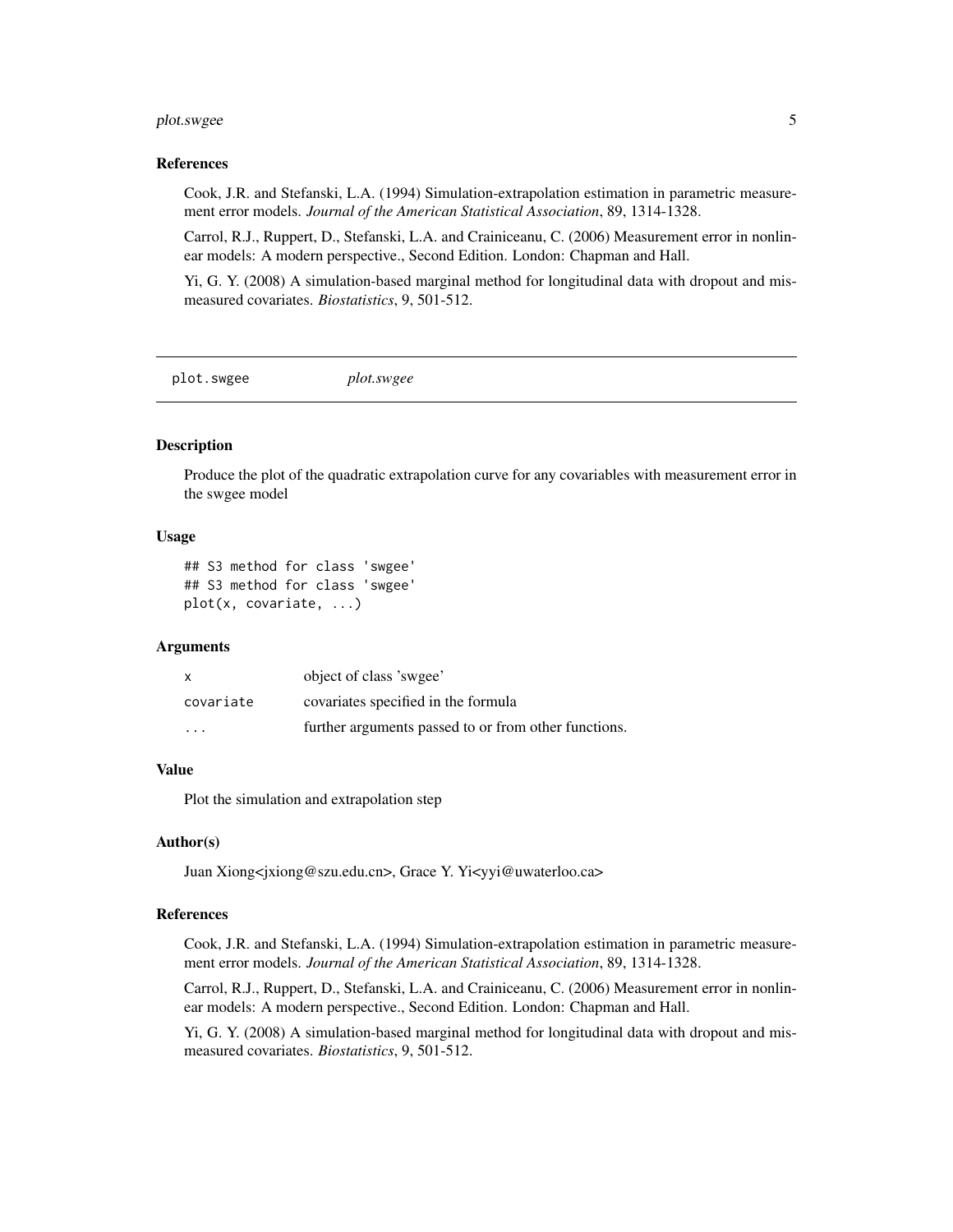#### Examples

```
require(gee)
require(mvtnorm)
data(BMI)
bmidata <- BMI
rho < -0sigmal <-0.5sigma2 < -0.5sigma \leq matrix(0,2,2)
sigma[1,1] <- sigma1*sigma1
sigma[1,2] <- rho*sigma1*sigma2
sigma[2,1] <- sigma[1,2]
sigma[2,2] <- sigma2*sigma2
set.seed(1000)
##swgee method ##########
output2 <- swgee(bbmi~sbp+chol+age, data = bmidata, id = id,
            family = binomial(link="logit"),corstr = "independence",
            missingmodel = O~bbmi+sbp+chol+age, SIMEXvariable = c("sbp","chol"),
            SIMEX.err = sigma, repeated = FALSE, B = 20, lambda = seq(0, 2, 0.5))
summary(output2)
```
plot(output2,"sbp")

print.summary.swgee *print.summary.swgee*

#### Description

Summary method for class "swgee"

#### Usage

```
## S3 method for class 'swgee'
## S3 method for class 'summary.swgee'
print(x, \ldots)
```
#### Arguments

|          | object of class 'swgee'                              |
|----------|------------------------------------------------------|
| $\cdots$ | further arguments passed to or from other functions. |

<span id="page-5-0"></span>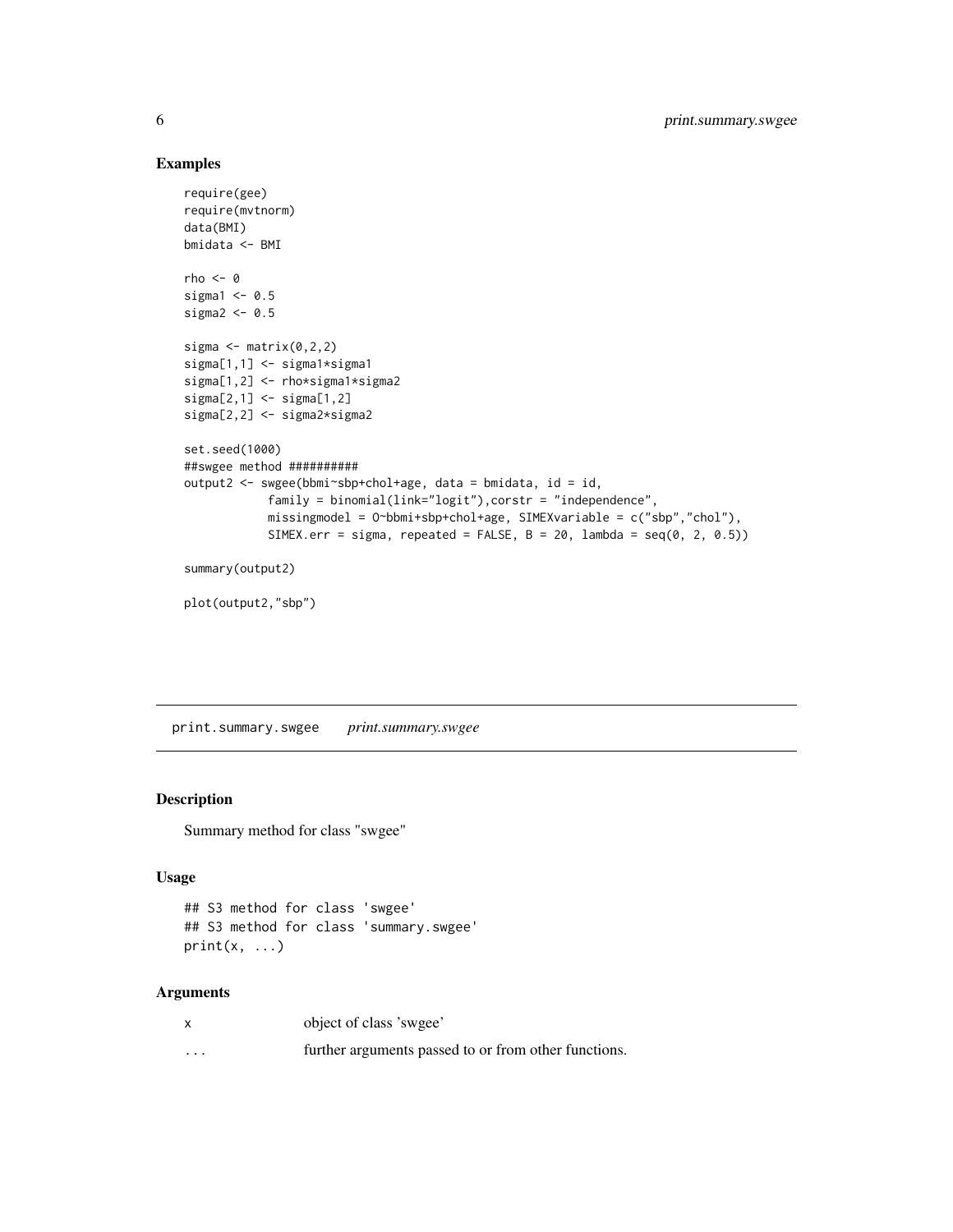#### <span id="page-6-0"></span>print.swgee 7

#### Value

Print summary nicely

#### Author(s)

Juan Xiong<jxiong@szu.edu.cn>, Grace Y. Yi<yyi@uwaterloo.ca>

#### References

Cook, J.R. and Stefanski, L.A. (1994) Simulation-extrapolation estimation in parametric measurement error models. *Journal of the American Statistical Association*, 89, 1314-1328.

Carrol, R.J., Ruppert, D., Stefanski, L.A. and Crainiceanu, C. (2006) Measurement error in nonlinear models: A modern perspective., Second Edition. London: Chapman and Hall.

Yi, G. Y. (2008) A simulation-based marginal method for longitudinal data with dropout and mismeasured covariates. *Biostatistics*, 9, 501-512.

print.swgee *print.swgee*

#### Description

Summary method for class "swgee"

#### Usage

```
## S3 method for class 'swgee'
## S3 method for class 'swgee'
print(x, \ldots)
```
#### Arguments

|         | object of class 'swgee'                              |
|---------|------------------------------------------------------|
| $\cdot$ | further arguments passed to or from other functions. |

#### Value

Print swgee object nicely

#### Author(s)

Juan Xiong<jxiong@szu.edu.cn>, Grace Y. Yi<yyi@uwaterloo.ca>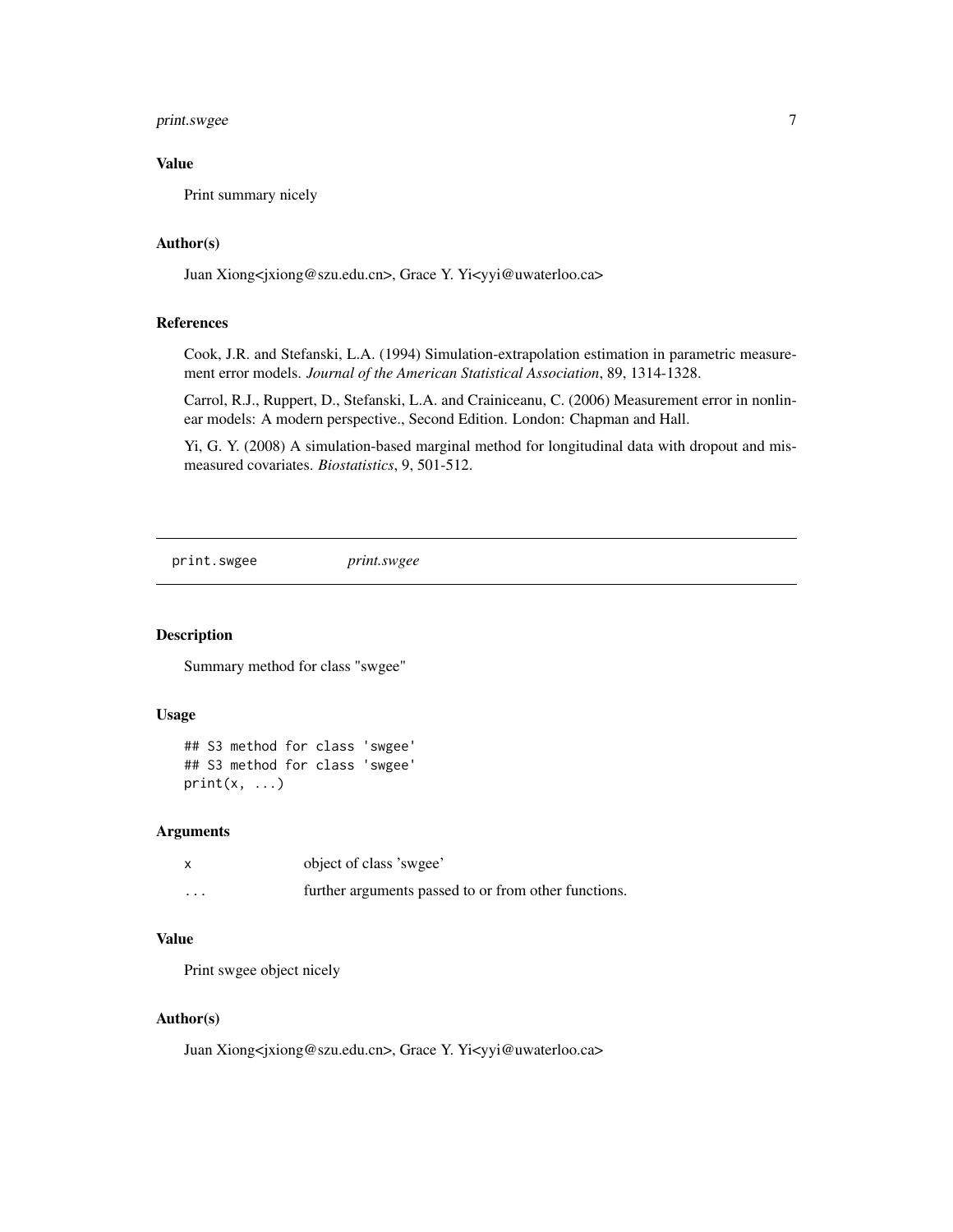#### References

Cook, J.R. and Stefanski, L.A. (1994) Simulation-extrapolation estimation in parametric measurement error models. *Journal of the American Statistical Association*, 89, 1314-1328.

Carrol, R.J., Ruppert, D., Stefanski, L.A. and Crainiceanu, C. (2006) Measurement error in nonlinear models: A modern perspective., Second Edition. London: Chapman and Hall.

Yi, G. Y. (2008) A simulation-based marginal method for longitudinal data with dropout and mismeasured covariates. *Biostatistics*, 9, 501-512.

summary.swgee *summary.swgee*

#### **Description**

Summary method for class "swgee"

#### Usage

## S3 method for class 'swgee' summary(object, ...)

#### Arguments

| object   | object of class 'swgee'                              |
|----------|------------------------------------------------------|
| $\cdots$ | further arguments passed to or from other functions. |

#### Details

The function summary.swgee computes and returns a list of summary statistics of the response process and missing process

#### Value

summary estimates for parameters associated with response process and missing process

#### Author(s)

Juan Xiong<jxiong@szu.edu.cn>, Grace Y. Yi<yyi@uwaterloo.ca>

#### References

Cook, J.R. and Stefanski, L.A. (1994) Simulation-extrapolation estimation in parametric measurement error models. *Journal of the American Statistical Association*, 89, 1314-1328.

Carrol, R.J., Ruppert, D., Stefanski, L.A. and Crainiceanu, C. (2006) Measurement error in nonlinear models: A modern perspective., Second Edition. London: Chapman and Hall.

Yi, G. Y. (2008) A simulation-based marginal method for longitudinal data with dropout and mismeasured covariates. *Biostatistics*, 9, 501-512.

<span id="page-7-0"></span>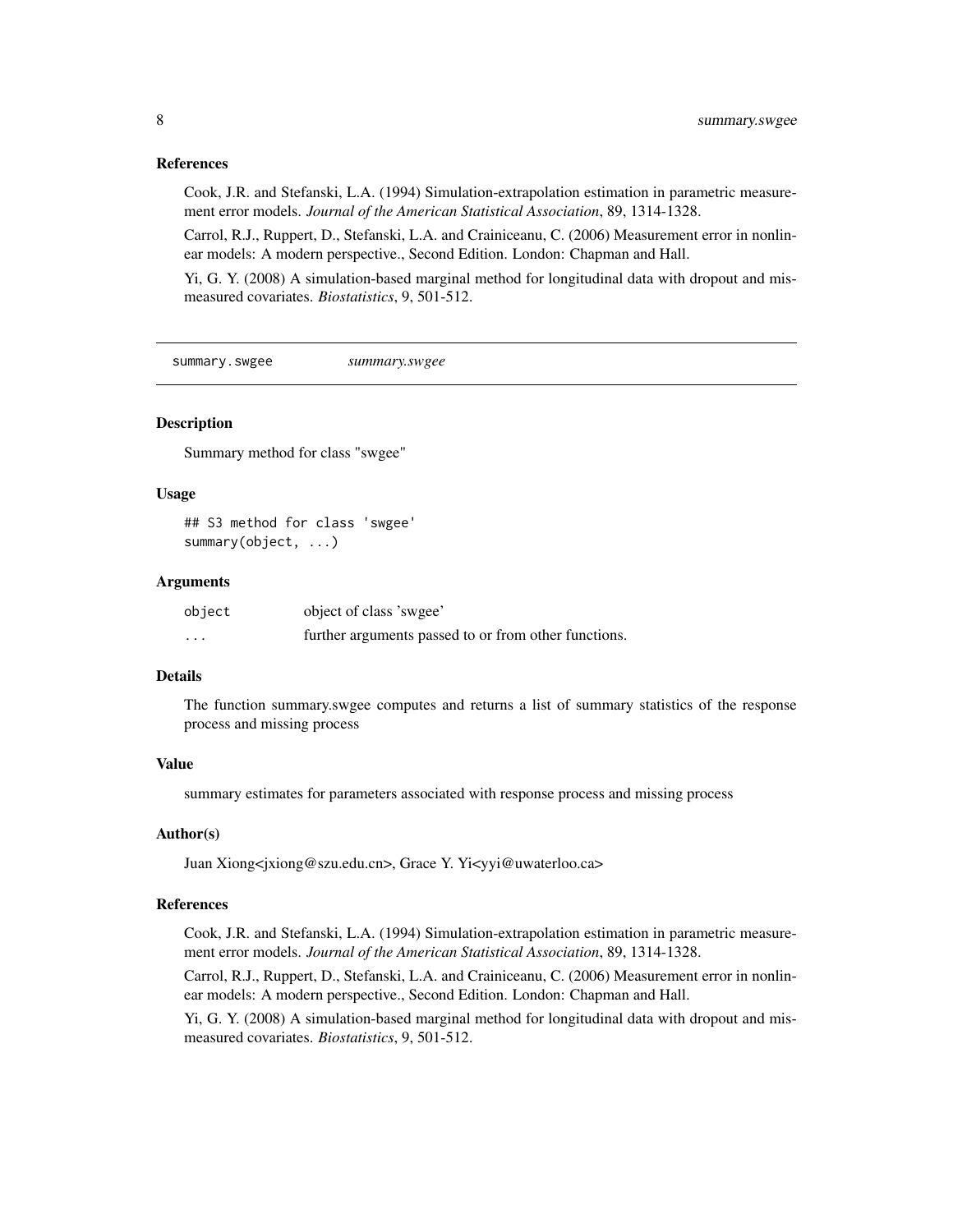<span id="page-8-0"></span>swgee *Simulation Extrapolation Inverse Probability Weighted Generalized Estimating Equations*

#### Description

Implementation of the SIMEX inverse probability weighted GEE method for longitudinal data with missing observations and measurement error in covariates

#### Usage

```
swgee(formula, data = parent.frame(), id, family = family,
   corstr = "independence", missingmodel, SIMEXvariable, SIMEX.err,
   repeated = FALSE, repind = NULL, B = 50, lambda = seq(0, 2, 0.5))
```
#### Arguments

| formula       | specifies the model to be fitted, with the variables coming with data. This argu-<br>ment has the same format as the formula argument in the function geeglm from<br>package geepack, of the form response $\sim$ predictors. See documentation of<br>geeglm and formula for details. |
|---------------|---------------------------------------------------------------------------------------------------------------------------------------------------------------------------------------------------------------------------------------------------------------------------------------|
| data          | an optional data frame in which to interpret the variables occurring in the for-<br>mula, along with the id variable.                                                                                                                                                                 |
| id            | a vector which identifies the clusters. The length of id should be the same as the<br>number of observations. Data are assumed to be sorted so that observations on<br>a cluster are contiguous rows for all entities in the formula.                                                 |
| family        | a family object as the family argument in the function gee from package gee.<br>Families supported in swgee are gaussian, binomial, poisson, Gamma, and<br>quasi. See documentation of gee and family for details.                                                                    |
| corstr        | a character string specifying the correlation structure. The following are permit-<br>ted: "independence", "fixed", "stat_M_dep", "non_stat_M_dep", "exchangeable",<br>"AR-M" and "unstructured".                                                                                     |
| missingmodel  | specifies the misisng model to be fitted, of the form $02$ predictors, where O<br>is the missing data indicator.                                                                                                                                                                      |
| SIMEXvariable | a vector of characters containing the name of the covariates subject to measure-<br>ment error.                                                                                                                                                                                       |
| SIMEX.err     | specifies the covariance matrix of measurement errors in error model.                                                                                                                                                                                                                 |
| repeated      | This is the indicator if there are repeated measurements for the covariates with<br>measurement error. The default value is FALSE.                                                                                                                                                    |
| repind        | This is the index of the repeated measurement variables for each covariate with<br>measurement error. It has an R list form. If repeated $= TRUE$ , repind must be<br>specified.                                                                                                      |
| B             | the number of simulated samples for the simulation step. The default is set to be<br>50.                                                                                                                                                                                              |
| lambda        | a vector of lambdas for which the simulation step should be done.                                                                                                                                                                                                                     |
|               |                                                                                                                                                                                                                                                                                       |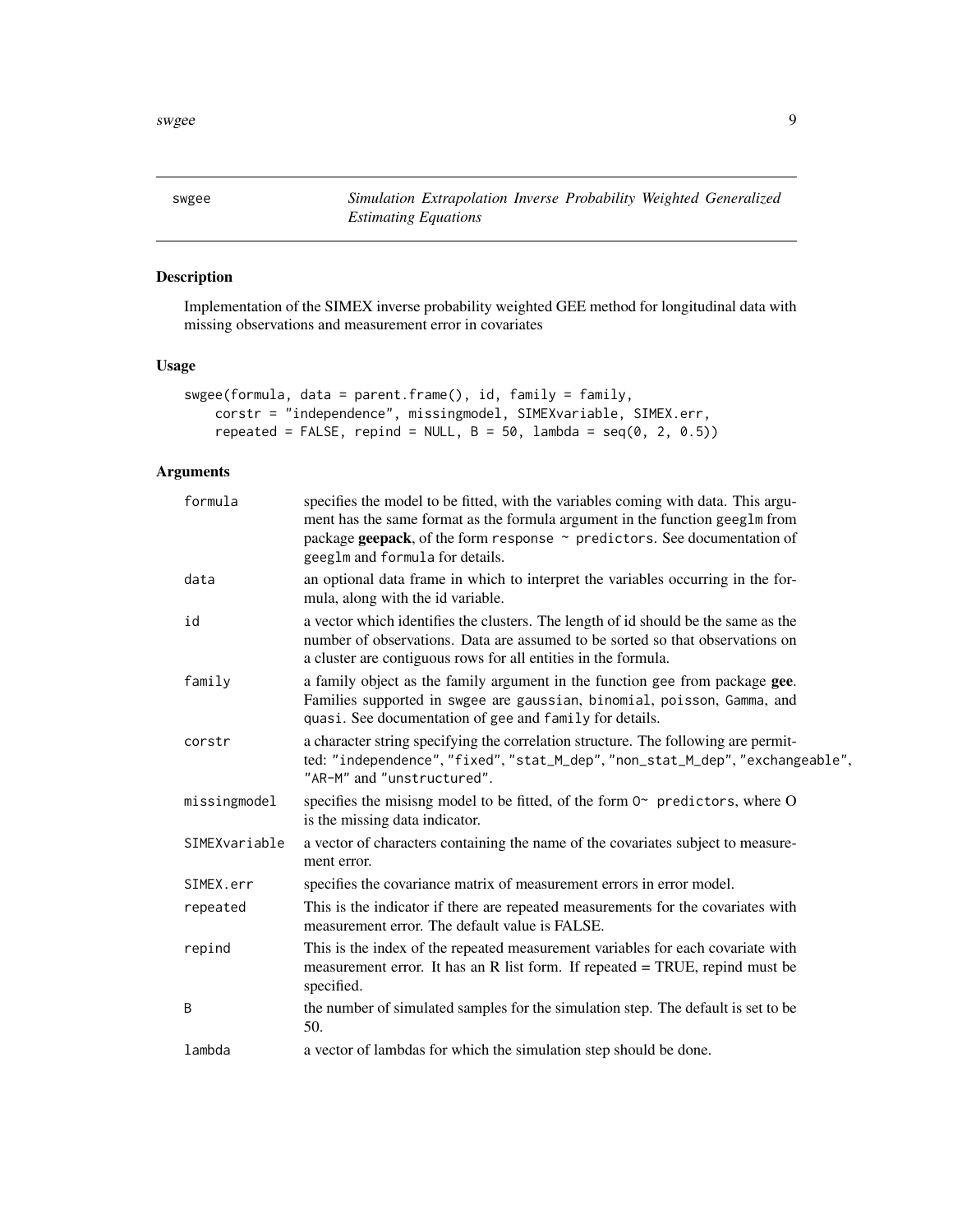<span id="page-9-0"></span>10 swgee

#### Details

The quadratic extrapolation method is implemented as described in Cook and Stefanski

#### Value

| call          | the function call                                                                              |
|---------------|------------------------------------------------------------------------------------------------|
| family        | family                                                                                         |
| corstr        | correlation structure                                                                          |
| SIMEXvariable | a vector of characters containing the name of the covariates subject to measure-<br>ment error |
| B             | the number of iterations                                                                       |
| beta          | the coefficients associated with the response process                                          |
| alpha         | the coefficients associated with the missing process                                           |
| simex.plot    | the estimates for every B and lambda                                                           |

#### Author(s)

Juan Xiong<jxiong@szu.edu.cn>, Grace Y. Yi<yyi@uwaterloo.ca>

#### References

Cook, J.R. and Stefanski, L.A. (1994) Simulation-extrapolation estimation in parametric measurement error models. *Journal of the American Statistical Association*, 89, 1314-1328.

Carrol, R.J., Ruppert, D., Stefanski, L.A. and Crainiceanu, C. (2006) Measurement error in nonlinear models: A modern perspective., Second Edition. London: Chapman and Hall.

Yi, G. Y. (2008) A simulation-based marginal method for longitudinal data with dropout and mismeasured covariates. *Biostatistics*, 9, 501-512.

#### See Also

[geeglm](#page-0-0)

#### Examples

```
require(gee)
data(BMI)
bmidata <- BMI
rho < -0sigmal <-0.5sigma2 < -0.5sigma \leq matrix(0,2,2)
sigma[1,1] <- sigma1*sigma1
sigma[1,2] <- rho*sigma1*sigma2
sigma[2,1] <- sigma[1,2]
sigma[2,2] <- sigma2*sigma2
```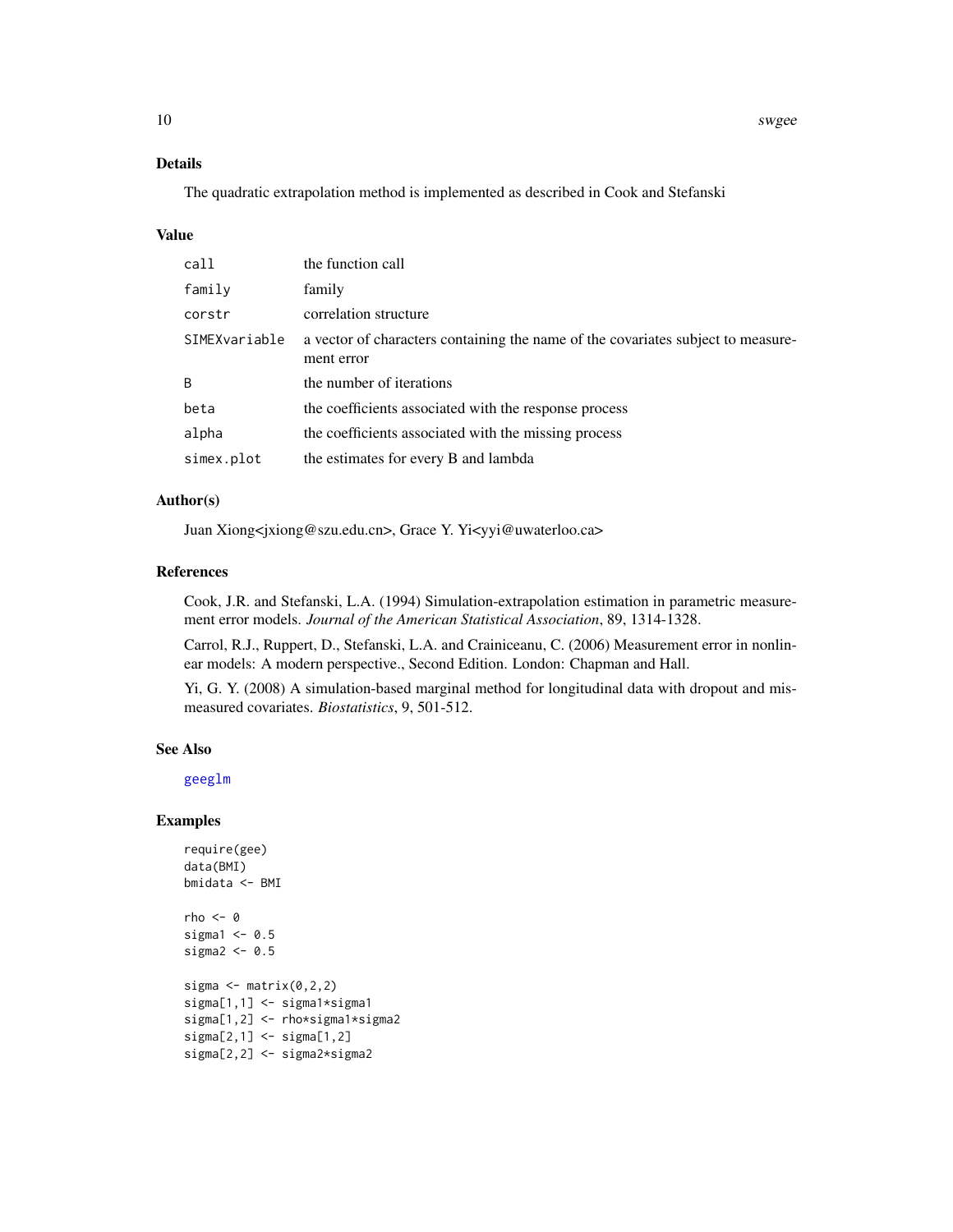swgee and the state of the state of the state of the state of the state of the state of the state of the state of the state of the state of the state of the state of the state of the state of the state of the state of the

```
set.seed(1000)
##naive method, ignore missingness and measurement error
output1 <- gee(bbmi~sbp+chol+age, id = id, data = bmidata,
            family = binomial(link="logit"), corstr = "independence")
##swgee method ##########
output2 <- swgee(bbmi~sbp+chol+age, data = bmidata, id = id,
            family = binomial(link="logit"),corstr = "independence",
            missingmodel = O~bbmi+sbp+chol+age, SIMEXvariable = c("sbp","chol"),
            SIMEX.err = sigma, repeated = FALSE, B = 20, lambda = seq(0, 2, 0.5))
```

```
summary(output2)
```